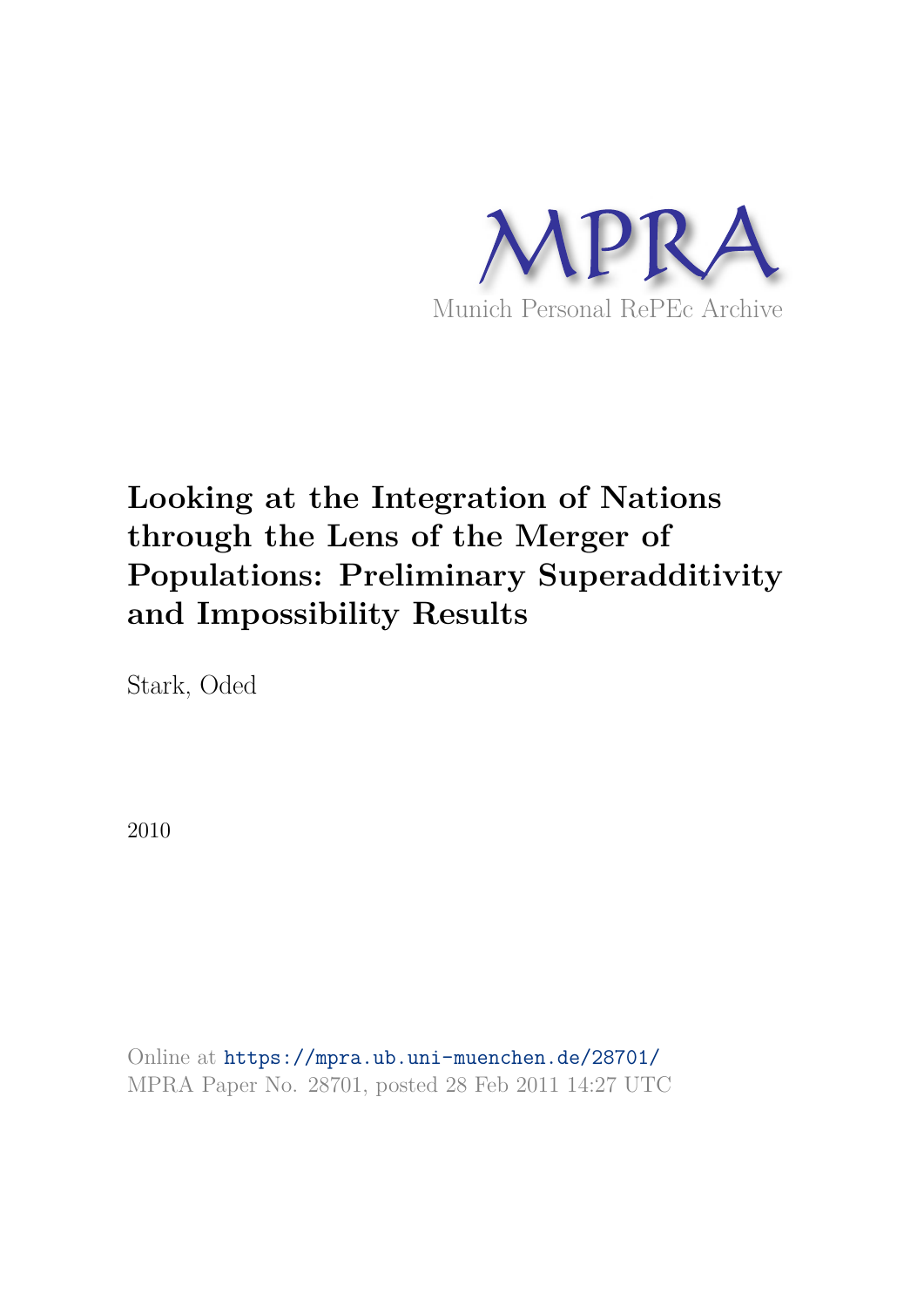## Looking at the integration of nations through the lens of the merger of populations: preliminary superadditivity and impossibility results

by

Oded Stark Universities of Bonn, Klagenfurt, and Vienna; Warsaw University; Warsaw School of Economics

Mailing Address: Oded Stark September 2010 ZEF, University of Bonn Walter-Flex-Strasse 3 D-53113 Bonn Germany

E-mail Address: ostark@uni-bonn.de

This is a drastically shortened version of a keynote address that the author delivered at the Annual Meeting of the Swiss Society of Economics and Statistics, Fribourg, June 2010.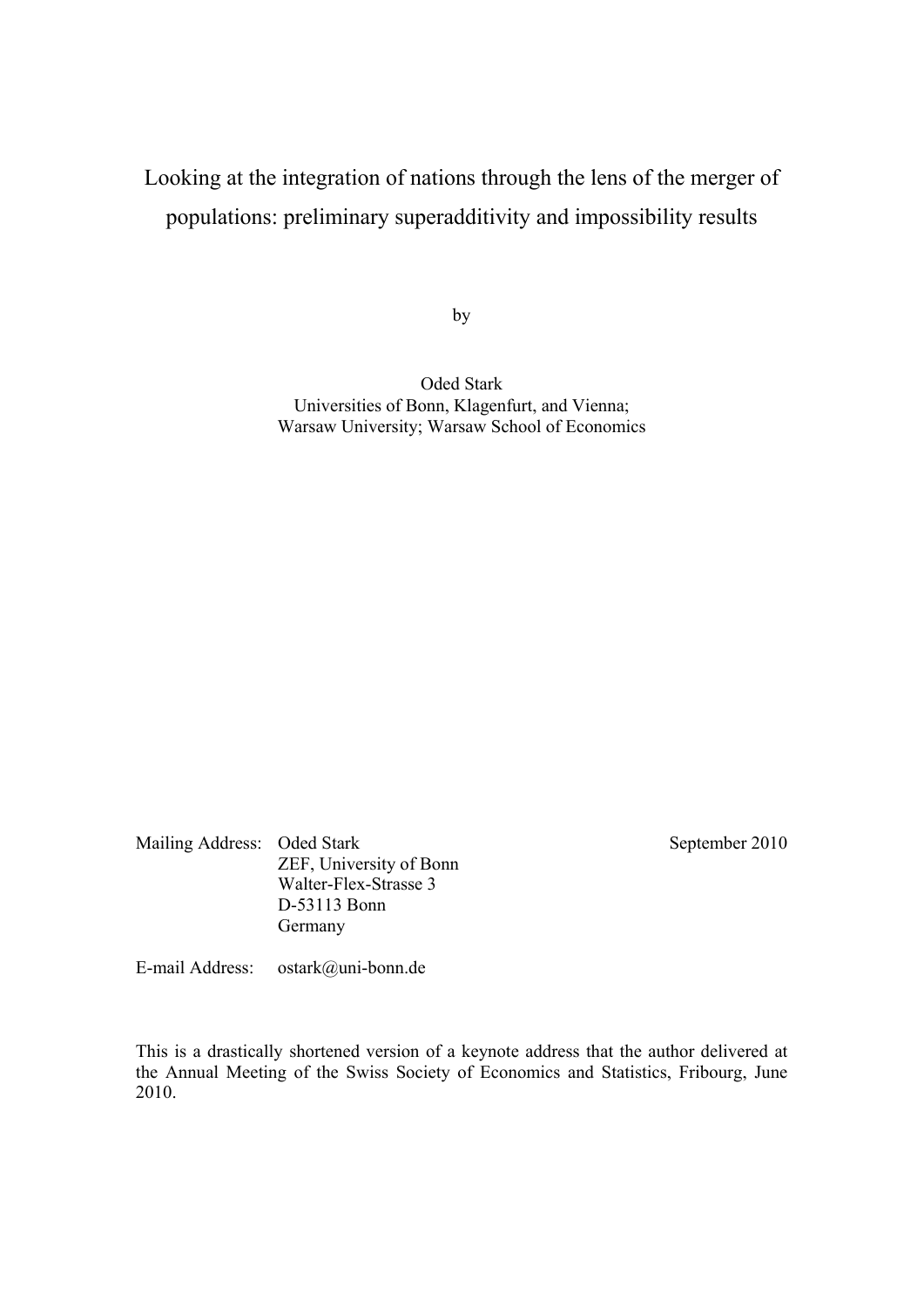#### **Abstract**

This paper looks at the integration of regions and nations through the prism of the merger of populations. The paper employs a particular index of social dismay. It presents examples of two of the main results arising from the study of the merger of two populations: that the social dismay of an integrated population is greater than the sum of the social dismay of the constituent populations when apart, and that a self-contained, non-publicly financed policy aimed at retaining the levels of wellbeing of individuals at their pre-merger magnitudes cannot be implemented: there is not enough of a gain to compensate for the loss.

*Keywords*: Integration of regions and nations; Merging populations; Social dismay; Policy response

*JEL classification*: D02; D63; F55; P51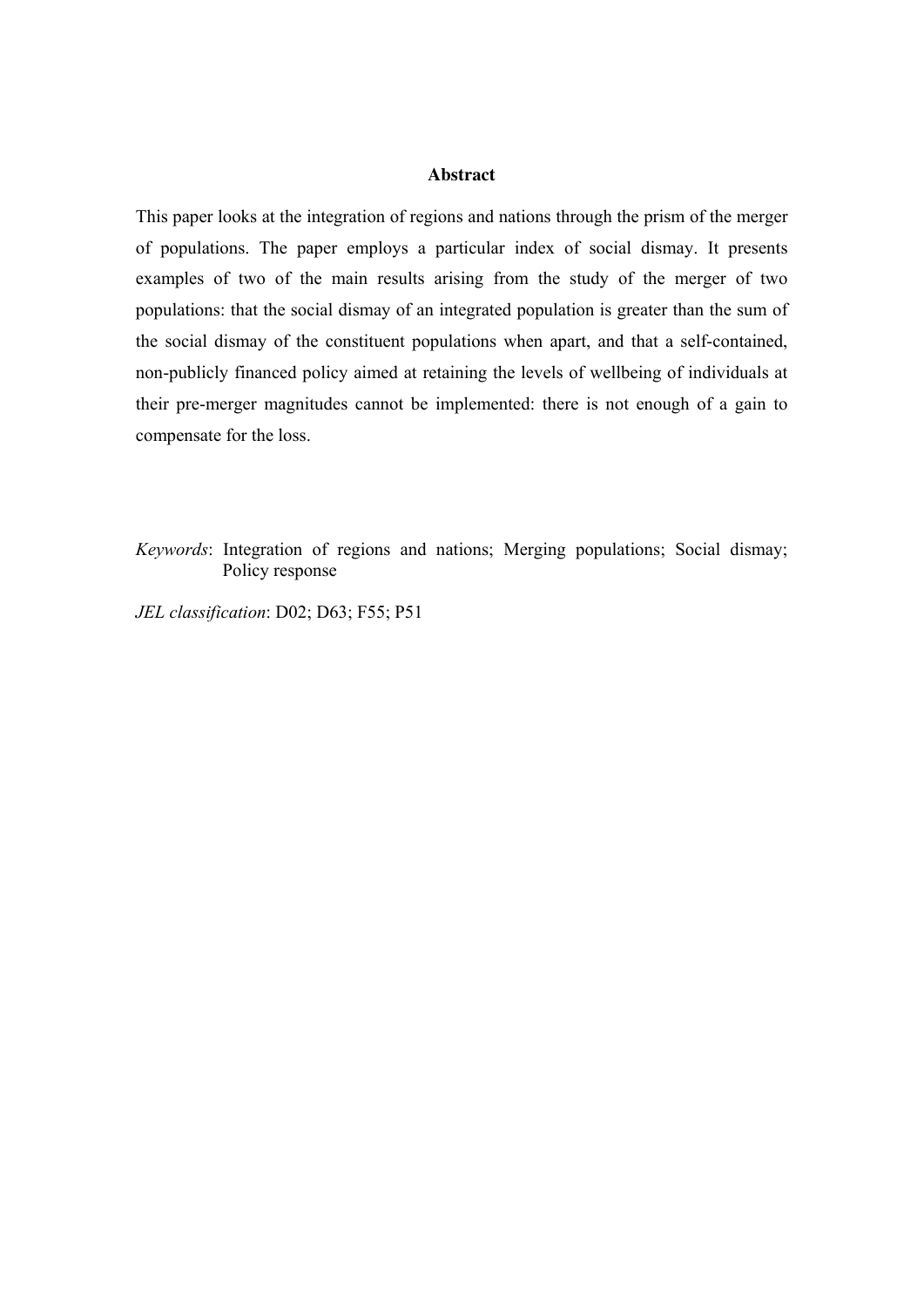#### **1. Introduction**

This paper looks at the integration of regions and nations through a somewhat unusual prism. Consider European integration - one of the most interesting social science experiments of recent times. In terms of the variance in the attributes (including the income levels) of the nations that are pooled together, as well as in terms of the scale of the pooling, the process is of little precedence. For these reasons, and since from a historical perspective the process is quite young, it is not all that obvious or certain that what we witness today is here to stay. And, as is often the case, what we observe may differ from what lurks underneath.

In what follows we do not strive to provide a balance sheet of the advantages and disadvantages of integration which, undoubtedly, include various efficiency and productivity gains. Rather, we seek to highlight a particular worrisome aspect of integration.

Integration can be perceived as a merger of populations. Mergers of populations occur in all spheres of life, and in all times and places: conquests bring hitherto disparate populations into one, provinces merge into regions, adjacent villages that experience population growth merge into one town, schools and school classes are merged, and as already noted, European countries have been merging into a union. We employ a particular social index (a statistic), Total Relative Deprivation, *TRD*, to assess the repercussions of a merger. We first present this index. Following that, we show that in the case of two populations of two persons each with incomes that are all distinct (pairwise different), the *TRD* of a merged population is larger than the sum of the *TRD*s of the constituent populations when apart. This finding raises the disturbing possibility that in and by itself, integration (for example, European integration) may fail to constitute a panacea of social harmony, or to reward the populace with a sense of improved wellbeing.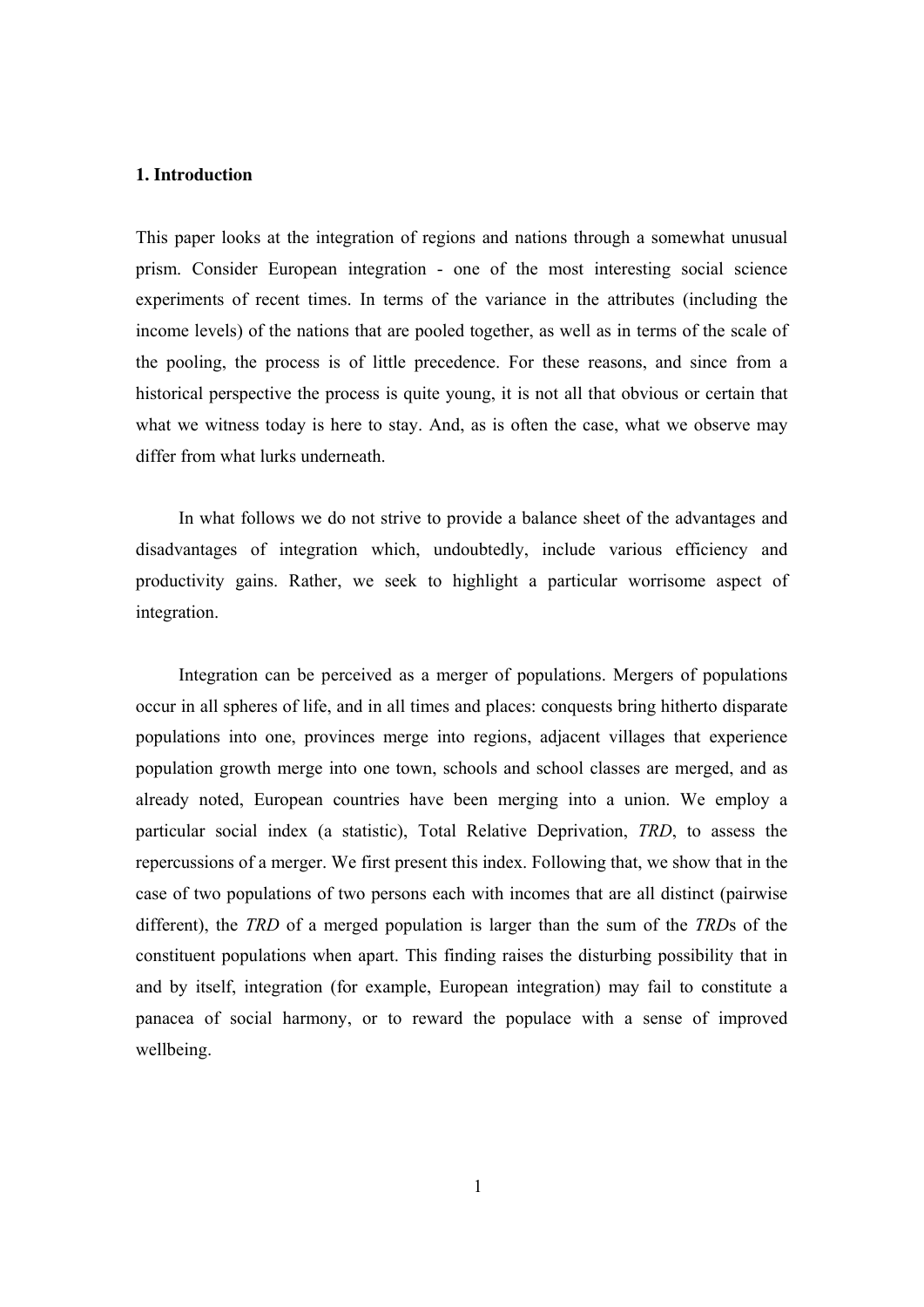We next consider a self-contained, non-publicly financed policy aimed at retaining individuals' levels of wellbeing at their pre-merger magnitudes. Quite surprisingly, a policy of the latter type, which is the staple of public finance (a Pareto neutralizing transfer from the gainers to the losers), cannot be implemented even in a class of simple cases: the loss is more formidable than the gain.

#### **2. A measure of social (societal) dismay**

Consider a population *N* of *n* individuals whose incomes are  $x_1 \le x_2 \le ... \le x_n$ , where *n* ≥ 2. The relative deprivation, *RD*, of an individual whose income is  $x_i$ , *i* = 1,..., *n* − 1, is defined as

$$
RD_N(x_i) = \frac{1}{n} \sum_{k=i+1}^{n} (x_k - x_i),
$$
\n(1)

and it is understood that  $RD_N(x_n) = 0$ . Let  $F(x_i)$  be the fraction of those in the population whose incomes are smaller than or equal to *x<sup>i</sup>* . Then we have the following claim.

**Claim 1**:  $RD_{\gamma}(x_i) = [1 - F(x_i)] \cdot E(x - x_i | x > x_i)$ . That is, the relative deprivation of an individual whose income is  $x_i$  is the fraction of those in the population whose incomes are higher than  $x_i$  times their mean excess income.

**Proof**: Let us denote by  $k_i$  the smallest  $k \in [i+1, n]$  for which  $x_k > x_i$ . That is,  $k_i$  is the index of the first individual to the right of  $x_i$  in the ordered distribution whose income is strictly higher than  $x_i$ . Since for different *i*'s there are different corresponding  $k$ 's, we use the term  $k_i$ .<sup>1</sup> Then we have that

<sup>&</sup>lt;sup>1</sup> For example, let the incomes of a population of five individuals be  $x_1 = 1$ ,  $x_2 = 2$ ,  $x_3 = 2$ ,  $x_4 = 3$ ,  $x_5 = 4$ . Consider  $x_2$ . The next individual with an income higher than  $x_2$  is the individual whose income is  $x_4$ . Consequently,  $k_2 = 4$ .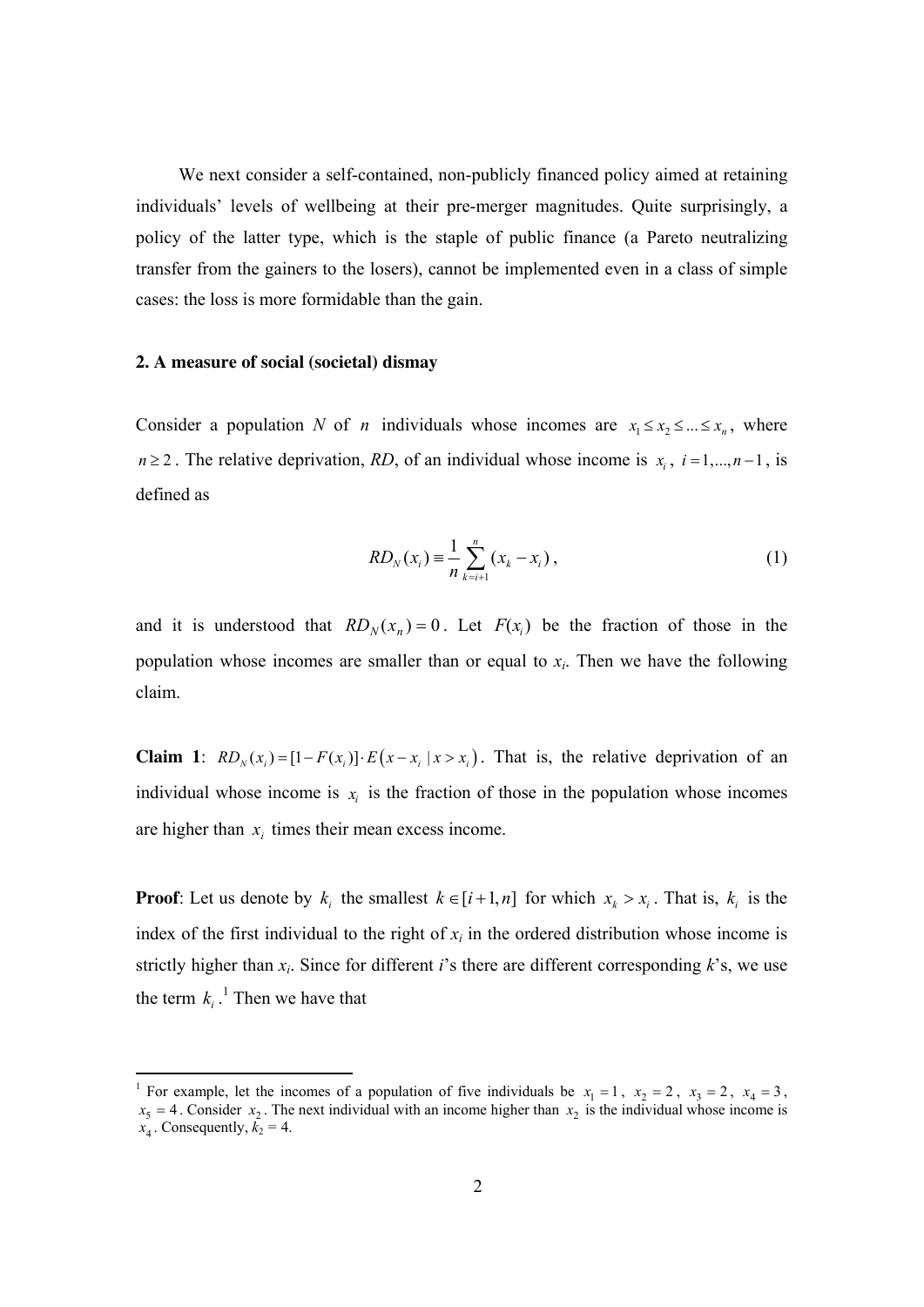$$
RD_N(x_i) = \frac{1}{n} \sum_{k=i+1}^n (x_k - x_i) = \frac{1}{n} \sum_{k=k_i}^n (x_k - x_i)
$$
  
= 
$$
[1 - F(x_i)] \sum_{k=k_i}^n \frac{(1/n)(x_k - x_i)}{1 - F(x_i)}
$$
  
= 
$$
[1 - F(x_i)]E(x - x_i | x > x_i).
$$

The total relative deprivation of the population, *TRD*, is naturally the sum of the relative deprivations of all the individuals,

$$
TRD_N = \sum_{i=1}^n RD_N(x_i) = \frac{1}{n} \sum_{i=1}^{n-1} \sum_{k=i+1}^n (x_k - x_i).
$$
 (2)

We resort to *TRD* as a measure of social dismay.<sup>2</sup>

### **3. Comparing the** *TRD* **of a merged population with the sum of the** *TRD***s of two constituent populations of two-persons each**

In this section we show that except in the degenerate case in which the incomes of one population are identical to the incomes of the other population, the merger of two populations of two-person each results in the *TRD* of the merged population being higher than the sum of the *TRD*s of the constituent populations. This is not an intuitively obvious result even in the simple case in which the two populations do not overlap and a relatively poor, two-person population merges with a relatively rich, two-person population. In such a case, it is quite clear that upon integration the members of the poorer population are subjected to more relative deprivation, whereas the members of the richer population except the richest are subjected to less relative deprivation. Since one

<sup>&</sup>lt;sup>2</sup> Such a characterization of societal relative deprivation was proposed by Yitzhaki (1979) and axiomatized by Bossert and D'Ambrosio (2006) and Ebert and Moyes (2000) who in turn followed the seminal work of Runciman (1966). Since the 1960s, a considerable body of research evolved, demonstrating empirically that interpersonal comparisons of income (that is, comparisons of the income of an individual with the incomes of higher income members of his reference group) bear significantly on the perception of wellbeing, and on behavior. (For a recent review see Clark, Frijters, and Shields (2008)). One branch of this body of research has dealt with migration. Several studies have shown empirically that a concern for relative deprivation impacts significantly on migration outcomes (Stark and Taylor (1989), Stark and Taylor (1991), Quinn (2006), Stark, Micevska, and Mycielski (2009)). Theoretical expositions have shown how the very decision to resort to migration and the choice of migration destination (Stark (1984), Stark and Yitzhaki (1988), Stark and Wang (2007)), as well as the assimilation behavior of migrants (Fan and Stark (2007)), are modified by a distaste for relative deprivation.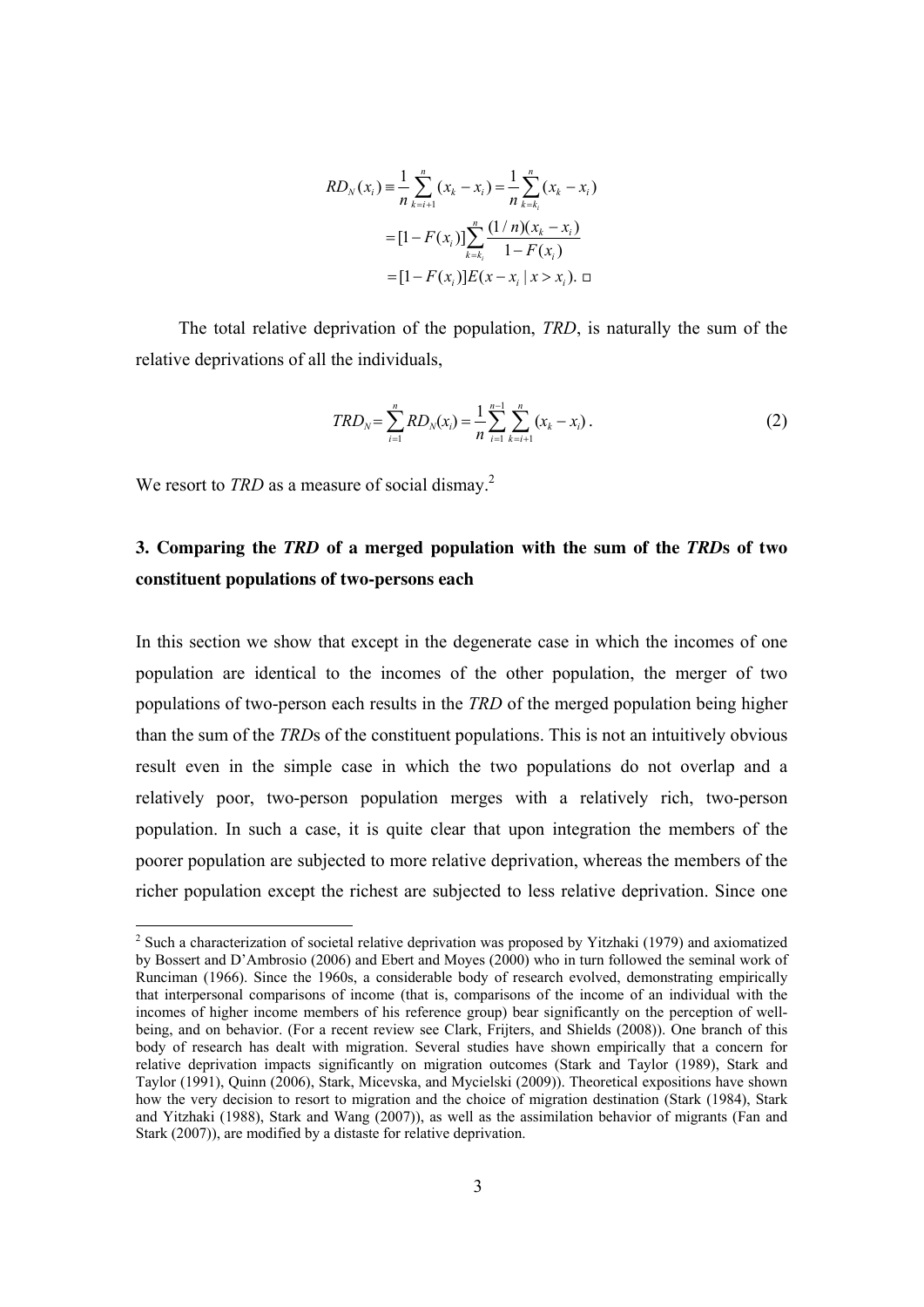constituent population experiences an increase of its *TRD* while the other constituent population experiences a decrease, whether the *TRD* of the merged population is higher than the sum of the *TRD*s of the constituent populations cannot be ascertained without additional formal analysis. To this end we now state and prove the following claim.

**Claim 2**: Let there be two populations of two-persons each: population *A*, and population *B*. Let the incomes of the four persons be distinct. A merger  $C = A \cup B$  results in an increase of *TRD*, that is,  $TRD_C > TRD_A + TRD_B$ .

**Proof**: With all incomes distinct (pairwise different) we assume, without loss of generality, that the smallest income is 1 and that it is obtained in population *A*. Thus, the incomes in population *A* are

$$
1, 1+\alpha,
$$

and the incomes in population *B* are

$$
1+\beta, 1+\beta+\delta,
$$

where  $\alpha$ ,  $\beta$ ,  $\delta$  > 0 are arbitrary.

Clearly,

$$
TRD_A = \frac{\alpha}{2}, \text{ and } TRD_B = \frac{\delta}{2}.
$$

To evaluate the *TRD* of the four-individual population *C* with incomes

$$
1, 1+a, 1+a+b, 1+a+b+c
$$

and with arbitrary  $a,b,c > 0$ , we note, referring to the four individuals as (1), (2), (3), and (4), that

$$
RD(1) = \frac{1}{4}(a + (a + b) + (a + b + c)), RD(2) = \frac{1}{4}(b + (b + c)), RD(3) = \frac{c}{4}, RD(4) = 0.
$$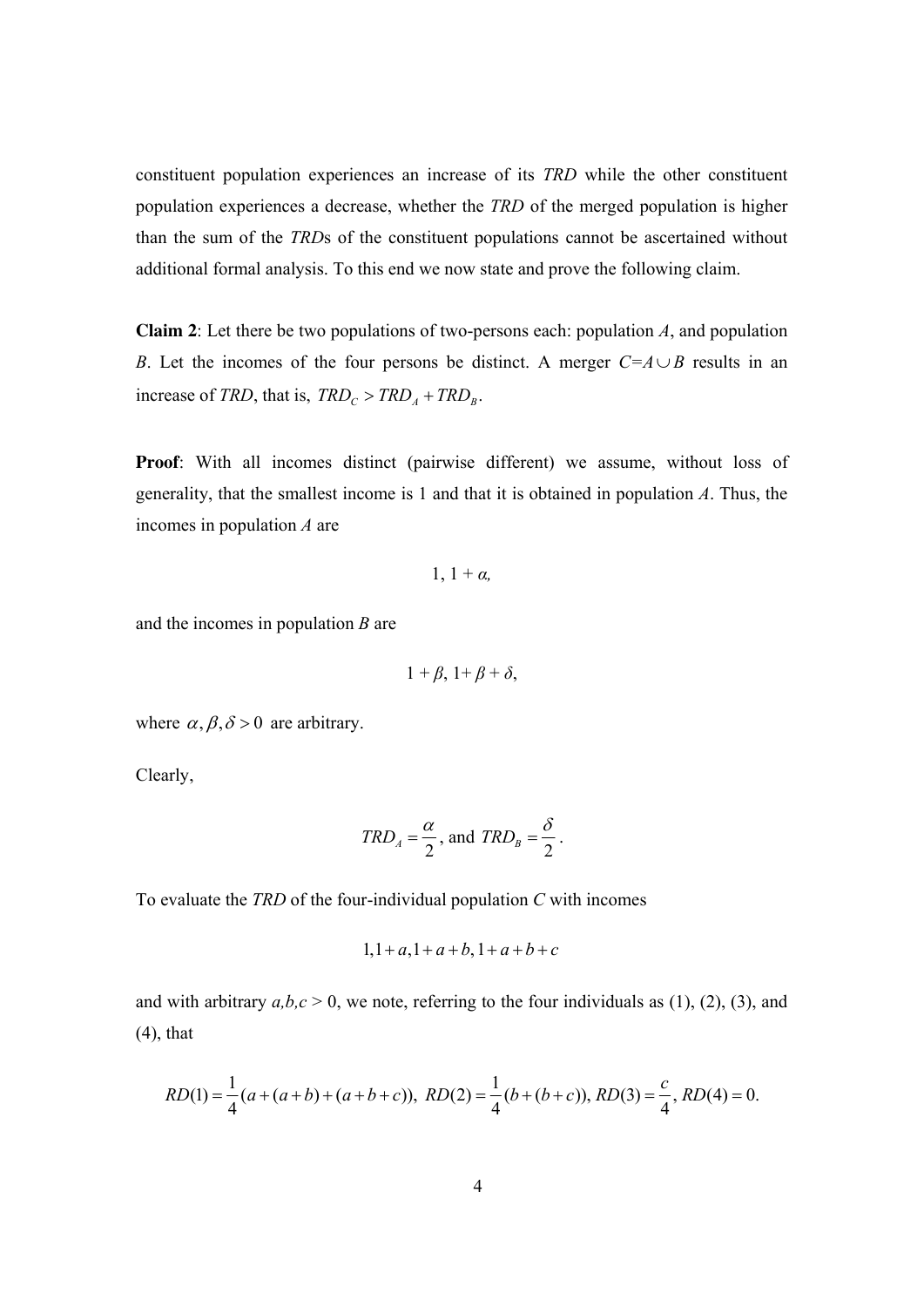Therefore,

$$
TRD_C = RD(1) + RD(2) + RD(3) = \frac{1}{4}(3a + 4b + 3c). \tag{3}
$$

We now consider the *TRD* of  $C = A \cup B$ . Depending on the relative magnitudes of  $\alpha, \beta, \delta$  we have three cases.

**Case 1.**  $\alpha < \beta$ . Then,  $\beta = \alpha + \varepsilon$  for some  $\varepsilon > 0$ . Then we have incomes

$$
1, 1+\alpha, 1+(\alpha+\varepsilon), 1+(\alpha+\varepsilon)+\delta.
$$

Using  $(3)$ ,

$$
TRD_C = \frac{1}{4}(3\alpha + 4\varepsilon + 3\delta) > \frac{\alpha}{2} + \frac{\delta}{2} = TRD_A + TRD_B.
$$

**Case 2.**  $\beta < \alpha < \beta + \delta$ . Then,  $\alpha = \beta + \varepsilon$ . Then we have incomes

$$
1, 1+\beta, 1+\beta+\varepsilon, 1+\beta+\varepsilon+(\delta-\varepsilon),
$$

and we note, because  $\beta + \delta > \alpha$ , that  $\delta - \varepsilon > 0$  for some  $\varepsilon > 0$ . Using this and (3),

$$
TRD_C = \frac{1}{4}(3\beta + 4\varepsilon + 3(\delta - \varepsilon)) > \frac{1}{4}(3\beta + 2\varepsilon + 2\delta) > \frac{\beta + \varepsilon}{2} + \frac{\delta}{2} = \frac{\alpha}{2} + \frac{\delta}{2} = TRD_A + TRD_B.
$$

**Case 3.**  $\alpha > \beta + \delta$ . Then,  $\alpha = \beta + \delta + \varepsilon$  for some  $\varepsilon > 0$ . Then we have incomes

$$
1, 1+\beta, 1+\beta+\delta, 1+\beta+\delta+\varepsilon.
$$

From  $(3)$ ,

$$
TRD_C = \frac{1}{4}(3\beta + 4\delta + 3\varepsilon) > \frac{\beta + \delta + \varepsilon}{2} + \frac{\delta}{2} = \frac{\alpha}{2} + \frac{\delta}{2} = TRD_A + TRD_B.
$$

Therefore,

$$
TRD_{A\cup B} > TRD_A + TRD_B
$$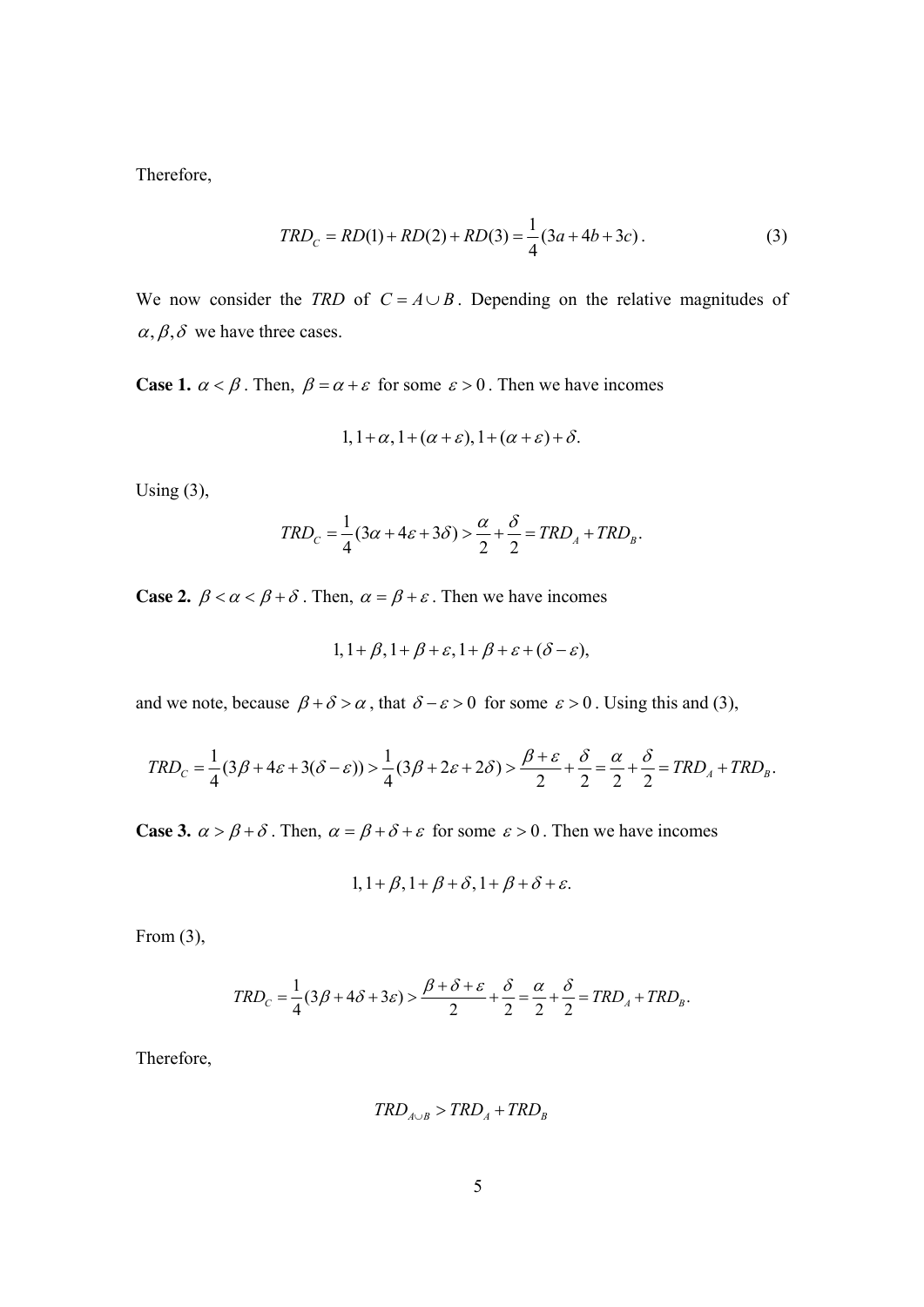in all possible cases.  $\Box$ 

**Corollary**: In the degenerate case in which the incomes of population *A* are identical to the incomes of population *B*,  $TRD_C = TRD_A + TRD_B$ .

**Proof**: Since without loss of generality the incomes in population *A* are {1, 1+*α*}, and the incomes in population *B* are  $\{1, 1+a\}$ , we have that  $TRD_A = TRD_B = \frac{\alpha}{2}$ . The *TRD* of population *C* with incomes  $\{1, 1, 1+a, 1+a\}$  is  $RD(1) + RD(1) = \frac{2}{3} \cdot \frac{\alpha + \alpha}{2} + \frac{2}{3} \cdot \frac{\alpha + \alpha}{2} = \alpha$ . 42 42  $\cdot \frac{\alpha + \alpha}{\alpha + \alpha} + \frac{2}{\alpha} \cdot \frac{\alpha + \alpha}{\alpha} = \alpha$ But  $TRD<sub>A</sub> + TRD<sub>B</sub> = \alpha$  as well.  $\Box$ 

Another way of seeing this is as follows. When the incomes of population *A* are identical to the incomes of population *B*, merging the two populations is equivalent to doubling the number of income recipients of each income. Since *TRD* is a measure with homogeneity of degree one (increasing the size of every group of income recipients by a factor of k implies that *TRD* also increases by a factor of k), it follows that

$$
TRD_C = TRD\{1, 1, 1 + \alpha, 1 + \alpha\} = TRD\{2 \cdot 1, 2 \cdot (1 + \alpha)\} = 2TRD\{1, 1 + \alpha\} = TRD_A + TRD_B.
$$

#### **4. A policy response to the post-merger increase in** *TRD*

The target of a policy response is a derivative of the underlying social welfare function. A policy can be enacted out of a concern that individuals' levels of wellbeing do not decrease upon a merger.

To ease exposition, we employ in what follows a somewhat modified notation. Consider a population of *n* individuals with a vector of incomes  $\mathbf{x} = (x_1 \dots x_n)^T$ ,  $x_i \geq 0$ ,  $i = 1,...,n$ . We measure the *i*-th individual's relative deprivation as in (1), which we can rewrite as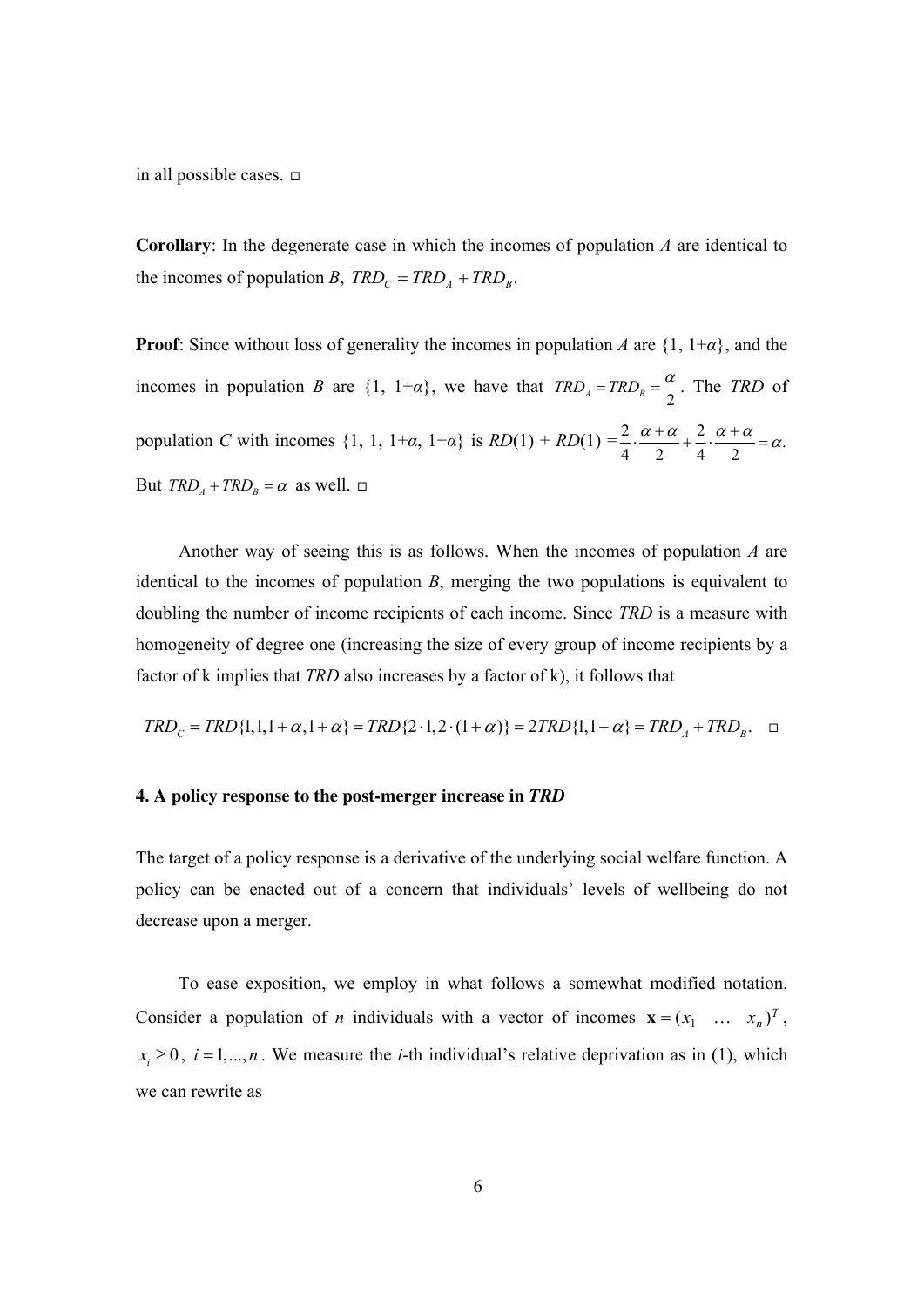$$
RD(x_i, \mathbf{x}) = \frac{1}{n} \sum_{j=1}^{n} \max(x_j - x_i, 0).
$$

Correspondingly, total relative deprivation is written as

$$
TRD(\mathbf{x}) = \sum_{i=1}^{n} RD(x_i, \mathbf{x}).
$$

Let the individuals' preferences be characterized by a combination of absolute income and relative deprivation:  $u_i = u(x_i, \mathbf{x}) = \alpha_i x_i - (1 - \alpha_i) R D(x_i, \mathbf{x})$  where  $0 < \alpha_i < 1$ ,  $i = 1, 2, \ldots, n$ . The underlying idea of the stated policy response is to skim off income from those who reap a gain as a consequence of the merger, and distribute that income to those who experience a loss as a consequence of the merger, such that following the merger no individual will be worse off. There are several problems with such a scheme, however.

*First*, a necessary condition is that there has to be at least one gainer. But as is quite obvious, there may not be any as, for example, when population  $\{1, 2, 3, 4\}$  joins population  $\{5, 5\}$ .

*Second*, for the policy to be applicable, the policy maker would need to know  $\alpha_i$ . If each individual has his own distinct preference structure, the required information is colossal: a policy response that is based on preferences needs to build on invisibles. Two possibilities then come to mind: that all the individuals share the same distaste for relative deprivation, or that they do not. We attend in detail to the former possibility:  $\alpha_i = \alpha$  $\forall i, i = 1, 2, ..., n.$ 

That all the individuals share the same distaste for relative deprivation eases drastically the information requirements, allowing working with a single α. But then, even in the simplest configuration of incomes, impossibility strikes. To see why, consider  $u_i = u(x_i, \mathbf{x}) = \alpha x_i - (1 - \alpha) R D(x_i, \mathbf{x})$  where  $0 < \alpha < 1$ , and let the two income groups be *A* with  $x^4 = (1)$ , and *B* with  $x^B = (2,3)$ . Upon a merger, the relative deprivation of the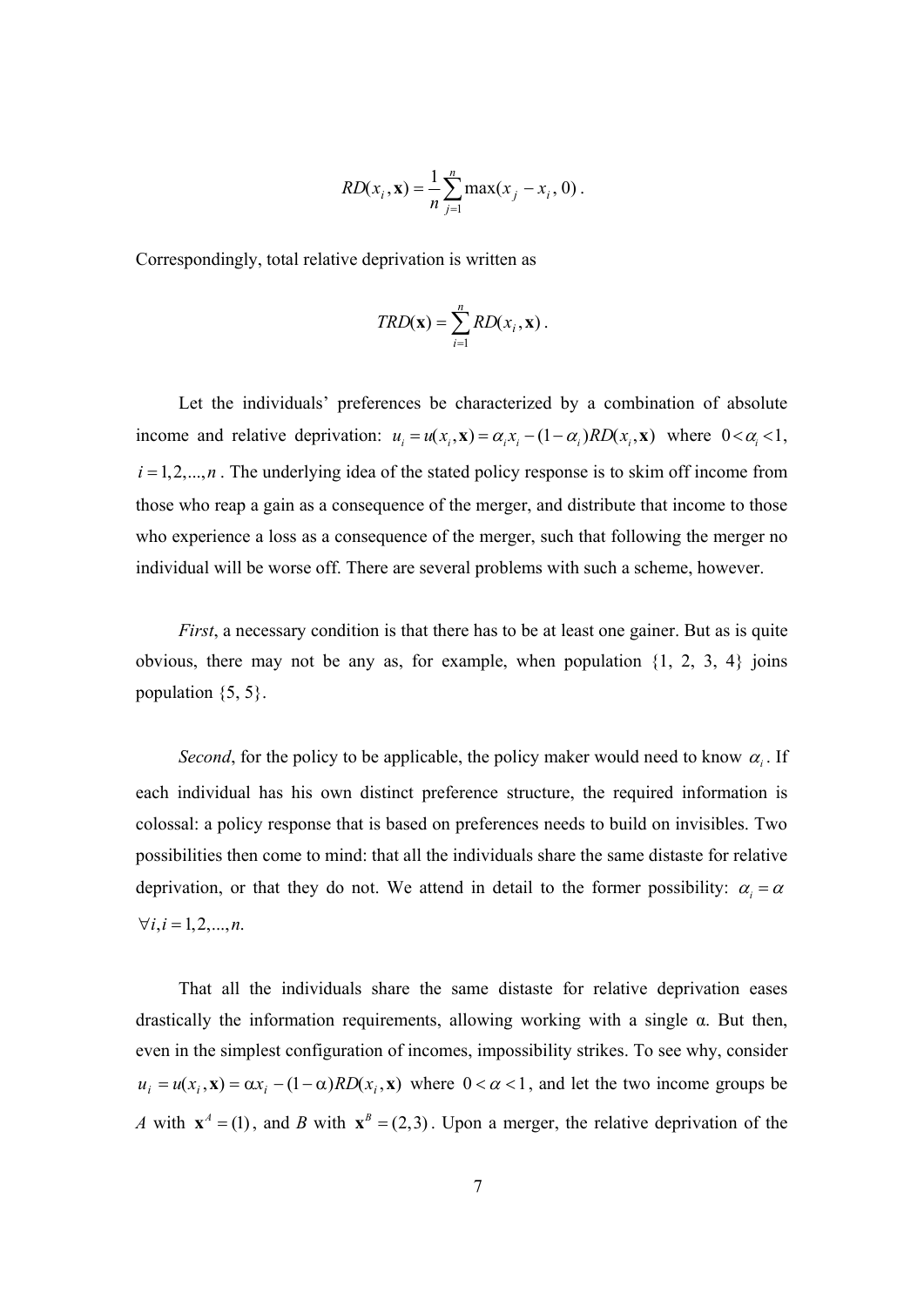individual with income 2 is lowered from  $RD(2, (2,3)) = 1/2$  to  $RD(2, (1,2,3)) = 1/3$ . We could reduce this individual's income somewhat and transfer the amount that we skim off to the individual with income 1 whose *RD* upon the merger was rising from zero to 1. We know that we cannot take away from the individual with income 2 more than 1/2 because if we were, he will have both less income than he had prior to the merger and more *RD* than the 1/2 that he had prior to the merger*.* Therefore, we take away less than 1/2, say, 1/2 – ε, where  $\varepsilon \in \left[0, \frac{1}{2}\right]$  $\varepsilon \in \left(0, \frac{1}{2}\right]$  so as to leave the individual no worse off than he were to begin with, ensuring that

$$
u\left(2-\left(\frac{1}{2}-\varepsilon\right), \left(1+\left(\frac{1}{2}-\varepsilon\right), 2-\left(\frac{1}{2}-\varepsilon\right), 3\right)\right) \geq u(2, (2, 3))
$$

which translates into

$$
\alpha \left(\frac{3}{2} + \varepsilon\right) - (1 - \alpha) \frac{1}{3} \left[ 3 - \left(\frac{3}{2} + \varepsilon\right) \right] \ge \alpha 2 - (1 - \alpha) \frac{1}{2}
$$

and which, after simplification, yields the condition

$$
\alpha\leq \frac{-2\epsilon}{4\epsilon-3}\,.
$$

We also have that following the transfer, the income of 1 is elevated to  $1 + (1/2 - \epsilon)$ , and that the RD of the individual with income 1 (in the income distribution  $\mathbf{x}^{\text{A}\cup\text{B}}$  =(1+(1/2- $\varepsilon$ ),3/2+ $\varepsilon$ ,3)) is 1/2 +  $\varepsilon$ . Seeing to it that the individual with income 1 will not be worse off requires the post-merger, post-transfer wellbeing not to be less than the pre-merger wellbeing  $\alpha \cdot 1$ . That is, we require that

$$
\alpha \left(\frac{3}{2} - \varepsilon\right) - (1 - \alpha) \left(\varepsilon + \frac{1}{2}\right) \ge \alpha,
$$

or that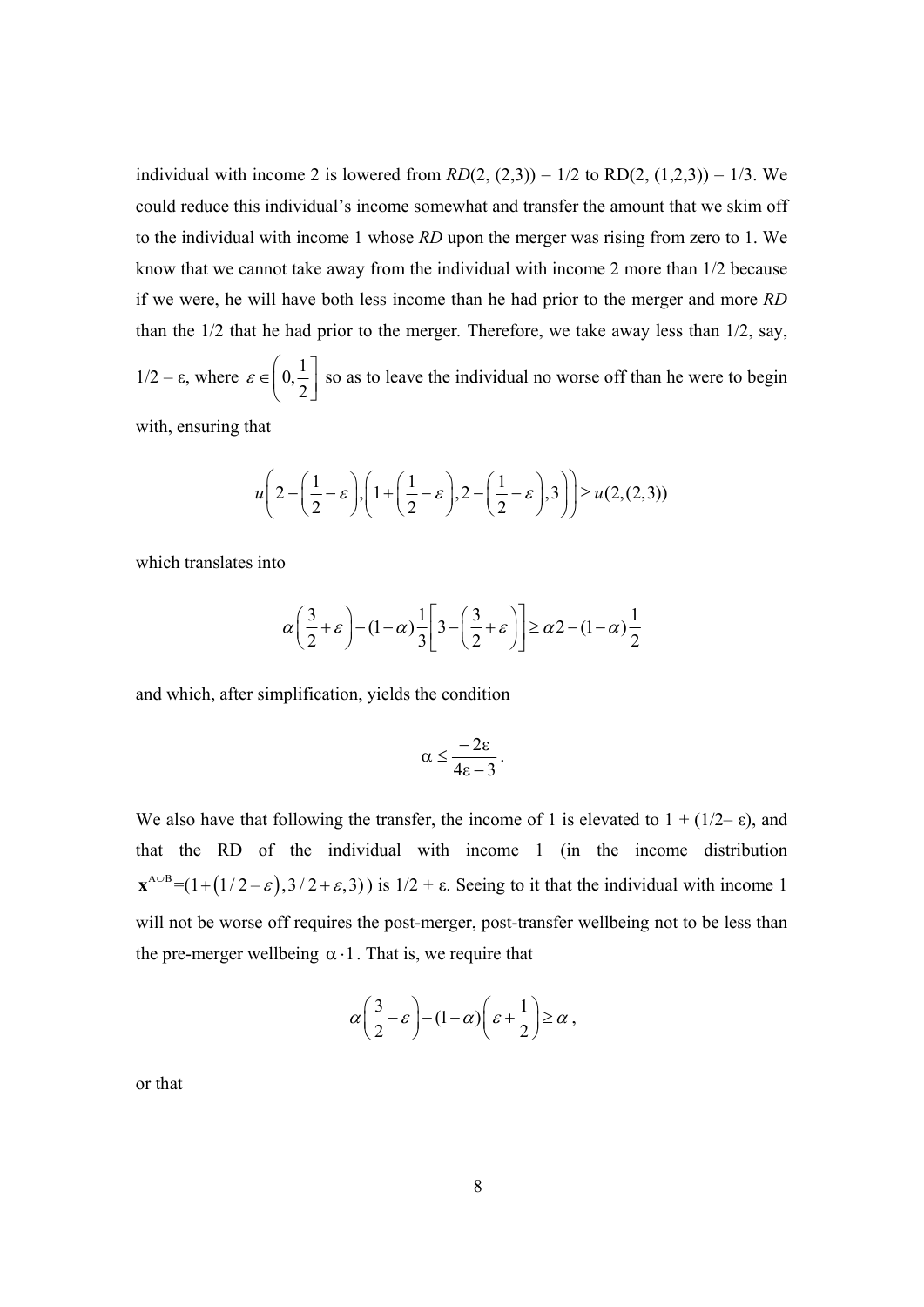$$
\alpha \geq \frac{1}{2} + \epsilon \, .
$$

Upon combining this last condition with the condition for individual with income 2, we get a set of two inequalities

$$
\alpha \leq \frac{-2\epsilon}{4\epsilon - 3}
$$

$$
\alpha \geq \frac{1}{2} + \epsilon.
$$

These inequalities cannot, however, be satisfied for  $\varepsilon \in \left[0, \frac{1}{2}\right]$  $\varepsilon \in \left(0, \frac{1}{2}\right]$ and  $\alpha \in (0,1)$ . Here is why.

Consider the function  $g(\varepsilon) = \frac{1}{2}$ 2 +  $\varepsilon$ . It is a linear function,  $g\left(\frac{1}{2}\right) = 1$ 2  $g\left(\frac{1}{2}\right) = 1$  and  $(0) = \frac{1}{2}$ 2  $g(0) = \frac{1}{2}$ . Consider next the function  $f(\varepsilon) = \frac{-2\varepsilon}{4}$  $4\varepsilon - 3$ . We have that  $f\left(\frac{1}{2}\right) = 1$ 2  $f\left(\frac{1}{2}\right) = 1$ , and  $f(0)=0$ . Also,  $f'(\varepsilon) = \frac{6}{(4\pi \epsilon)^{3/2}} > 0$  $(4\varepsilon - 3)$  $'(\varepsilon)$  : )  $f'(\varepsilon) = \frac{6}{(4\varepsilon - 3)^2}$  $=\frac{6}{(4\varepsilon-3)^2} > 0$ , and  $f''(\varepsilon) = \frac{-48}{(4\varepsilon-3)^3}$ ( ''(  $4\varepsilon - 3$ ) )  $f''(\varepsilon) = \frac{1}{(4\varepsilon)}$  $\mathcal{E}$ ) =  $\frac{1}{(4\varepsilon =\frac{-48}{(4-8)^3}$ . Since  $f''(\varepsilon) > 0$  for  $0,\frac{1}{2}$  $\varepsilon \in \left(0, \frac{1}{2}\right)$ ,  $f(\varepsilon)$  is a convex function on the interval  $\varepsilon \in \left(0, \frac{1}{2}\right)$  $\varepsilon \in \left(0, \frac{1}{2}\right)$ . It is equal to  $g(\varepsilon)$  in  $\varepsilon = \frac{1}{2}$ 2 and is lower than  $g(\varepsilon)$  in  $\varepsilon = 0$ . From the convexity property we can be sure that *f*(*ε*) lies below  $g(\varepsilon)$  in the entire range  $\varepsilon \in (0, \frac{1}{2})$  $\varepsilon \in \left(0, \frac{1}{2}\right)$ . However, to fulfil the inequalities

$$
\alpha \le \frac{-2\varepsilon}{4\varepsilon - 3}
$$

$$
\alpha \ge \frac{1}{2} + \varepsilon
$$

we would have to find a point where we would be "above"  $g(\varepsilon)$  and, at the same time, "below"  $f(\varepsilon)$ ; from the properties of these functions, this is impossible. The only point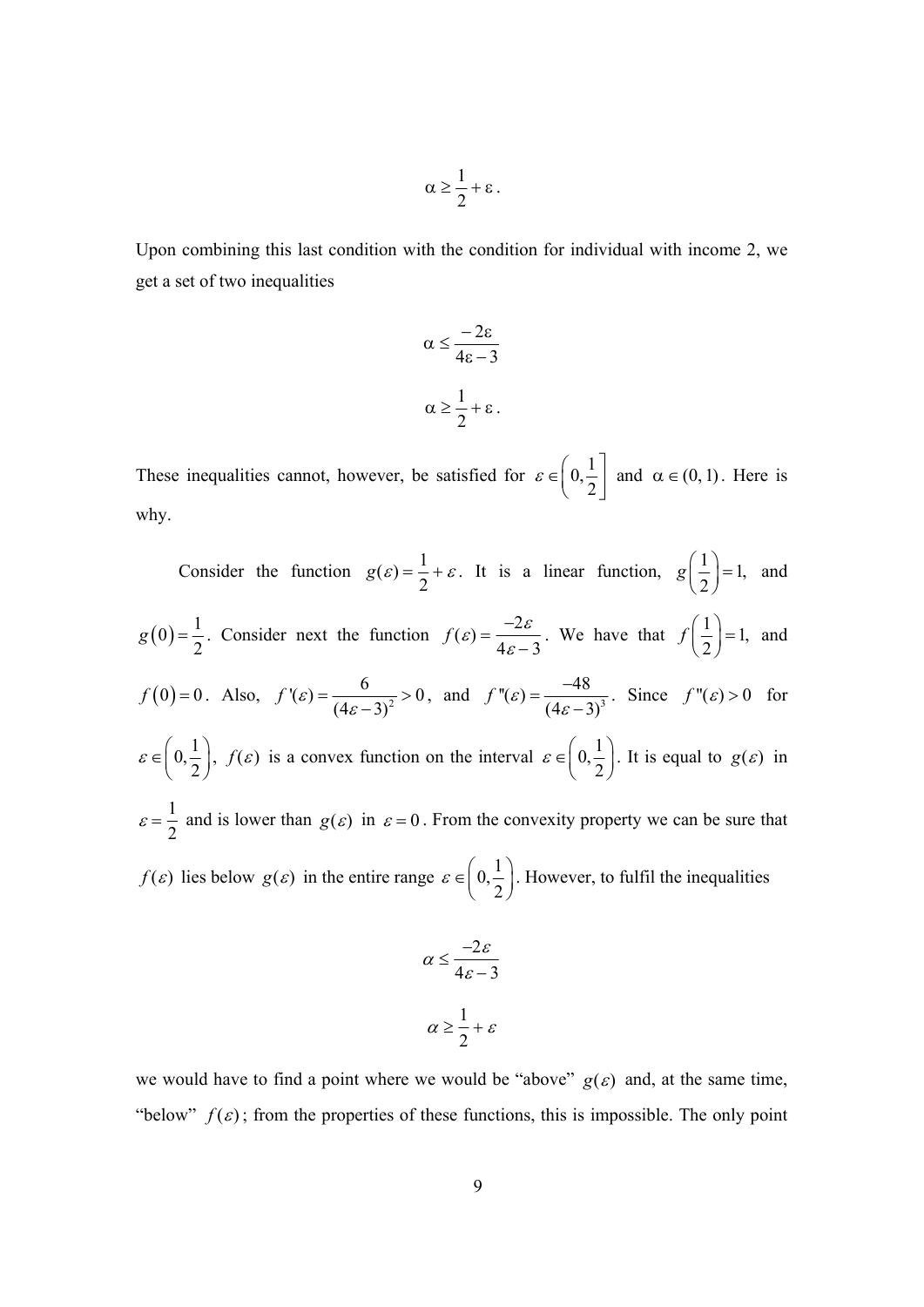in the range of  $\varepsilon$  where these two functions are equal is  $\varepsilon = \frac{1}{2}$ 2  $\varepsilon = \frac{1}{2}$ , but then the solution would be  $\alpha = 1$  which, considering the condition for  $\alpha$ , is not viable.

It is intuitive to see the logic underlying the two inequalities for  $\alpha$ , and to understand the source of the impossibility result. For the individual with income 2 to be content with even a small gain in his *RD* and in spite of a relatively large reduction of his income, his  $\alpha$  must be small. For the individual with income 1 to be content with a relatively large increase of his income coming his way upon being exposed to  $RD$ , his  $\alpha$ must be large. But  $\alpha$  cannot simultaneously be both small and large. This leads to the impossibility result.

The impossibility result is not due to the particular numerical values  $\{1\}$  and  $\{2, 3\}$ . Consider any  $\{x_1\}$  and  $\{x_2, x_3\}$  such that  $x_1 < x_2 < x_3$ . The change in the wellbeing of the individual with income  $x_2$  upon the merger, where  $\theta$  is the amount to be transferred to the individual with income  $x_1$ , is

$$
\Delta u_2 = \left[ \alpha (x_2 - \theta) - (1 - \alpha) \frac{\max\left\{ (x_1 + \theta) - (x_2 - \theta), 0 \right\} + (x_3 - (x_2 - \theta))}{3} \right] - [\alpha x_2 - (1 - \alpha) \frac{1}{2} (x_3 - x_2)].
$$

Since  $\Delta u_2$  is a decreasing function of  $\theta$ , the maximal amount that we could take away from the individual with income  $x_2$  without making him worse off following a merger is the amount  $\theta$  that makes him retain his pre-merger level of wellbeing, that is, an amount such that  $\Delta u_2 = 0$ .

We investigate two possible cases, which correspond to the original ranking being preserved (case 1) or not (case 2).

**Case 1**. 
$$
x_1' = x_1 + \theta \le x_2 - \theta = x_2'
$$
, so  $\theta \le \frac{x_2 - x_1}{2}$ . Then: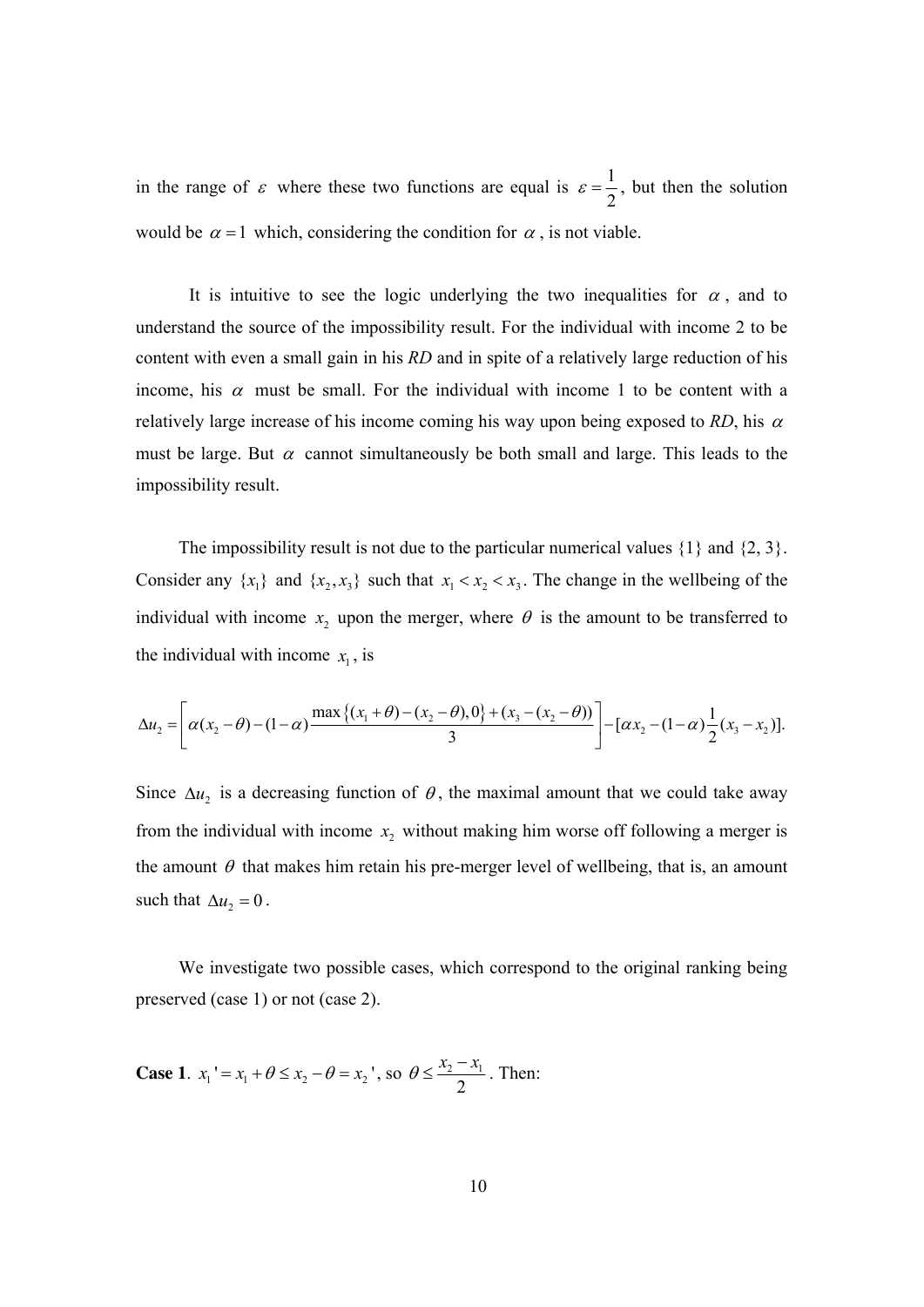$$
\Delta u_2 = \left[ \alpha (x_2 - \theta) - (1 - \alpha) \frac{(x_3 - (x_2 - \theta))}{3} \right] - [\alpha x_2 + (1 - \alpha) \frac{1}{2} (x_3 - x_2)]
$$

and  $\Delta u_2 = 0$  for:

$$
\theta = \frac{(1-\alpha)(x_3 - x_2)}{2+4\alpha}.
$$

.

We can then transfer this amount to the individual with income  $x<sub>1</sub>$  so his change of wellbeing becomes:

$$
\Delta u_1 = \alpha (x_1 + \theta) - (1 - \alpha) \frac{(x_3 - (x_1 + \theta) + (x_2 - \theta) - (x_1 + \theta))}{3} - \alpha x_1
$$
  
=  $\frac{1 - \alpha}{6 + 12\alpha} (x_1 (4 + 8\alpha) - x_2 (5 + 4\alpha) - x_3 (4\alpha - 1)).$ 

The term  $\frac{1}{6}$  $6 + 12$ α α − + is obviously strictly positive, so we investigate the sign of the term

$$
x_1(4+8\alpha)-x_2(5+4\alpha)-x_3(4\alpha-1).
$$

Joining the conditions on  $\theta$ :  $\theta \leq \frac{x_2 - x_1}{2}$ 2  $\theta \le \frac{x_2 - x_1}{2}$  and  $\theta = \frac{(1 - \alpha)(x_3 - x_2)}{2}$  $2 + 4$  $\theta = \frac{(1-\alpha)(x_3 - x_2)}{x_3 - x_2}$ α  $=\frac{(1-\alpha)(x_3-\alpha)}{2\alpha}$ + − we obtain that

$$
x_1 \leq \frac{(2+\alpha)x_2 + (\alpha-1)x_3}{1+2\alpha}.
$$

So we have:

$$
x_1(4+8\alpha) - x_2(5+4\alpha) - (4\alpha - 1)x_3
$$
  
\n
$$
\leq \frac{(2+\alpha)x_2 + (\alpha - 1)x_3}{1+2\alpha} (4+8\alpha) - x_2(5+4\alpha) - (4\alpha - 1)x_3
$$
  
\n
$$
= x_2(8+4\alpha) + x_3(4\alpha - 4) - x_2(5+4\alpha) - (4\alpha - 1)x_3
$$
  
\n
$$
= 3(x_2 - x_3) < 0.
$$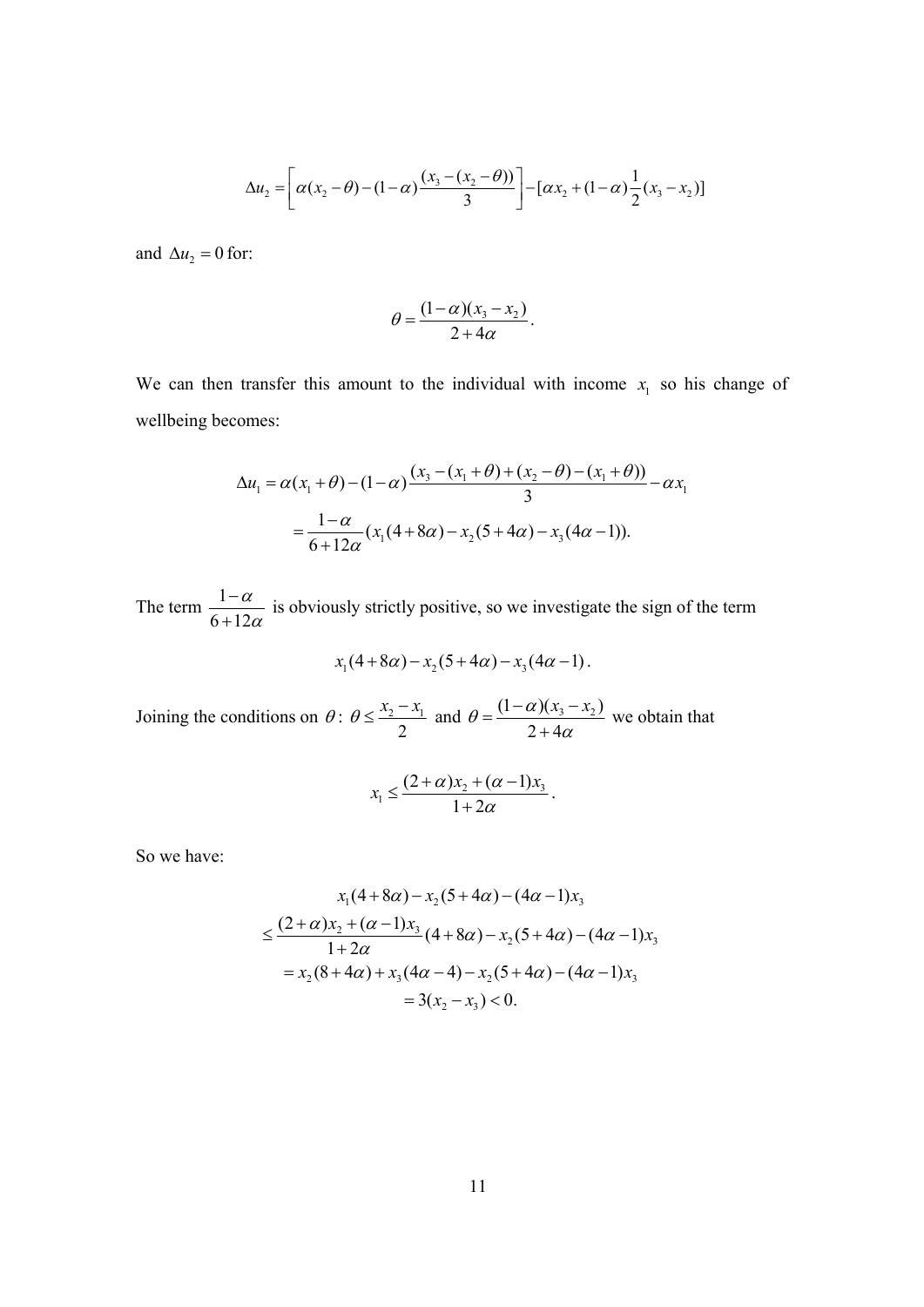We conclude that in this case  $\Delta u_1 < 0$ . Thus, upon a merger, the individual with income  $x_1$  experiences a decrease in his wellbeing even if we transfer to him the largest possible amount from the individual with income  $x_2$ .

**Case 2.**  $x_1' = x_1 + \theta > x_2 - \theta = x_2'$ , so  $\theta > \frac{x_2 - x_1}{2}$  $\theta > \frac{x_2 - x}{2}$ . Then:

$$
\Delta u_2 = \left[ \alpha (x_2 - \theta) - (1 - \alpha) \frac{((x_1 + \theta) - (x_2 - \theta)) + (x_3 - (x_2 - \theta))}{3} \right] - [\alpha x_2 - (1 - \alpha) \frac{(x_3 - x_2)}{2}]
$$

and  $\Delta u_2 = 0$  for:

$$
\theta = \frac{1}{6}(a-1)(2x_1 - x_2 - x_3).
$$

When we transfer this amount to the individual with income  $x_1$ , we get that

$$
\Delta u_1 = \alpha (x_1 + \theta) - (1 - \alpha) \frac{x_3 - (x_1 + \theta)}{3} - \alpha x_1
$$
  
= 
$$
\frac{(1 - \alpha)}{18} (-4x_1(\alpha - 1) + x_2(1 + 2\alpha) - x_3(5 - 2\alpha)).
$$

But from  $x_1 < x_2 < x_3$  we obtain

$$
(4x_1(1-\alpha) + x_2(1+2\alpha) - x_3(5-2\alpha))
$$
  
< 
$$
< (4x_2(1-\alpha) + x_2(1+2\alpha) - x_2(5-2\alpha)) = 0.
$$

So, again, we cannot make  $\Delta u_1$  higher than zero by transferring to the individual with income  $x_1$  an amount which will not harm the individual with income  $x_2$ .

We had implicitly assumed here that  $x_3 > x_1$ ; otherwise the individual with income 3 *x* would also have needed compensation, as his deprivation would have increased from zero to a positive value.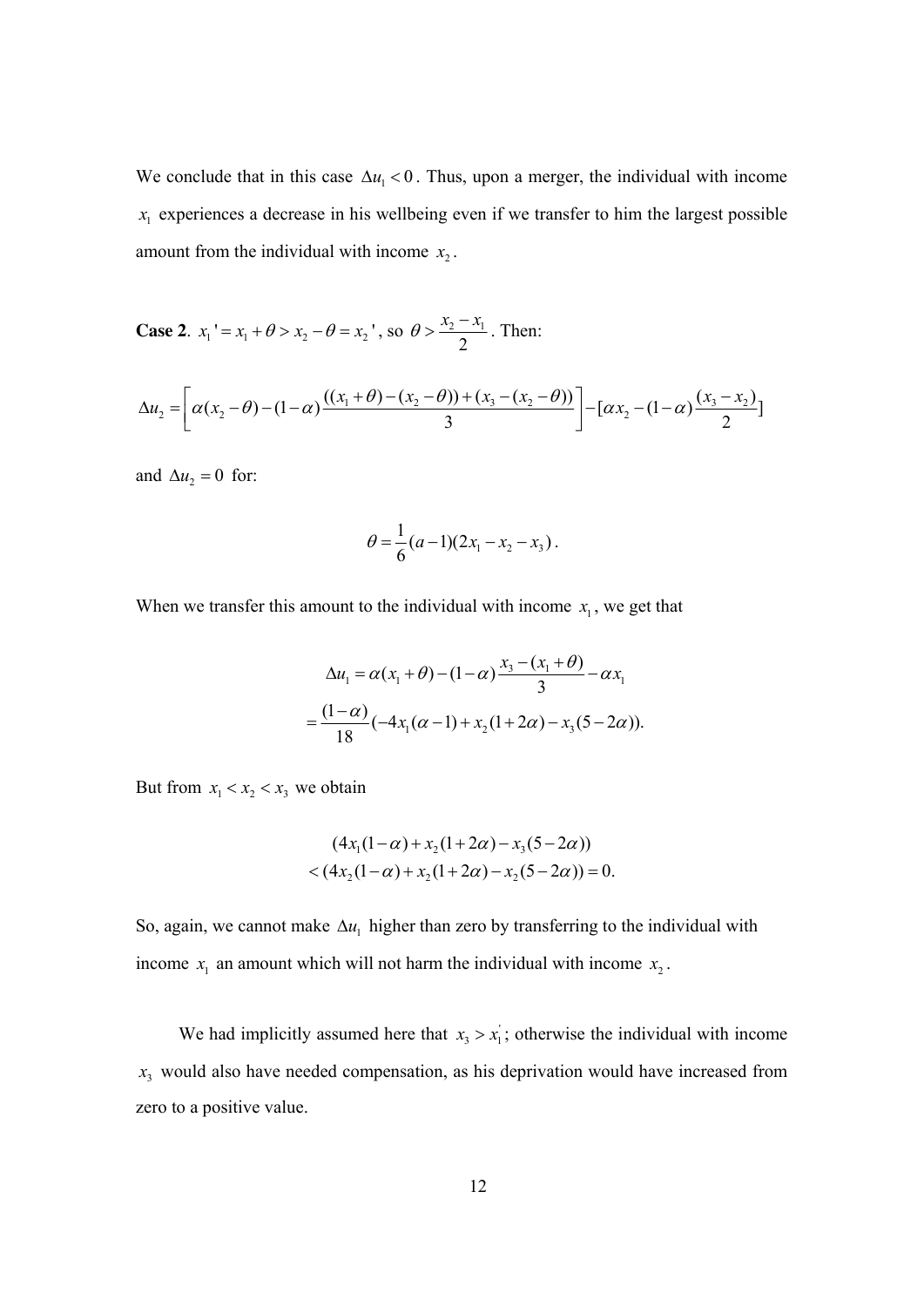This completes the proof that for any populations  $\{x_1\}$  and  $\{x_2, x_3\}$ , such that  $x_1 < x_2 < x_3$ , it is impossible to enact a self-contained tax and transfer policy that will retain post-merger levels of wellbeing at their pre-merger magnitudes.

*Third*, to further see why the implementation of a "tax and transfer" policy will meet hurdles, suppose that 100 individuals with incomes 1 each, that is  $\{1, 1, 1, 1, ..., 1\}$ join {2, 3}. The gain of the individual with income 2 can, in principle, be "confiscated away," with the taken income distributed amongst all the individuals with income 1. In order for these individuals to be better off with their extra income, they would need to have a very high  $\alpha$  and a very low disregard for *RD*, which is very much against the spirit of our basic presumption that individuals care about relative deprivation considerably.

In sum: in the exhibited cases, a "tax and transfer" scheme cannot achieve its aim because there is not enough of a gain to placate the losers while still keeping the gainers as well off as prior to the merger. In a way, this wellbeing "impossibility result" is akin to the total relative deprivation "superadditivity result:" here as there, aggregate welfare takes a beating.

#### **5. Conclusions**

As already noted in the Introduction, mergers of populations occur in all spheres of life, and in all times and places. Mergers arise as a result of administrative considerations or naturally, they are imposed or chosen by election. A merger of populations is a far cry from the merger of production lines. The social environment and the social horizons that the individuals who constitute the merged population face change fundamentally upon a merger: others who were previously outside the individuals' social domain are now within. One consequence of this revision of the social landscape, which hitherto appears not to have received attention, is a "built-in" increase in social dismay. Social welfare is affected. Revisiting the European integration example, we contend that in and by itself, this integration can exacerbate social harmony and chip at societal wellbeing in quite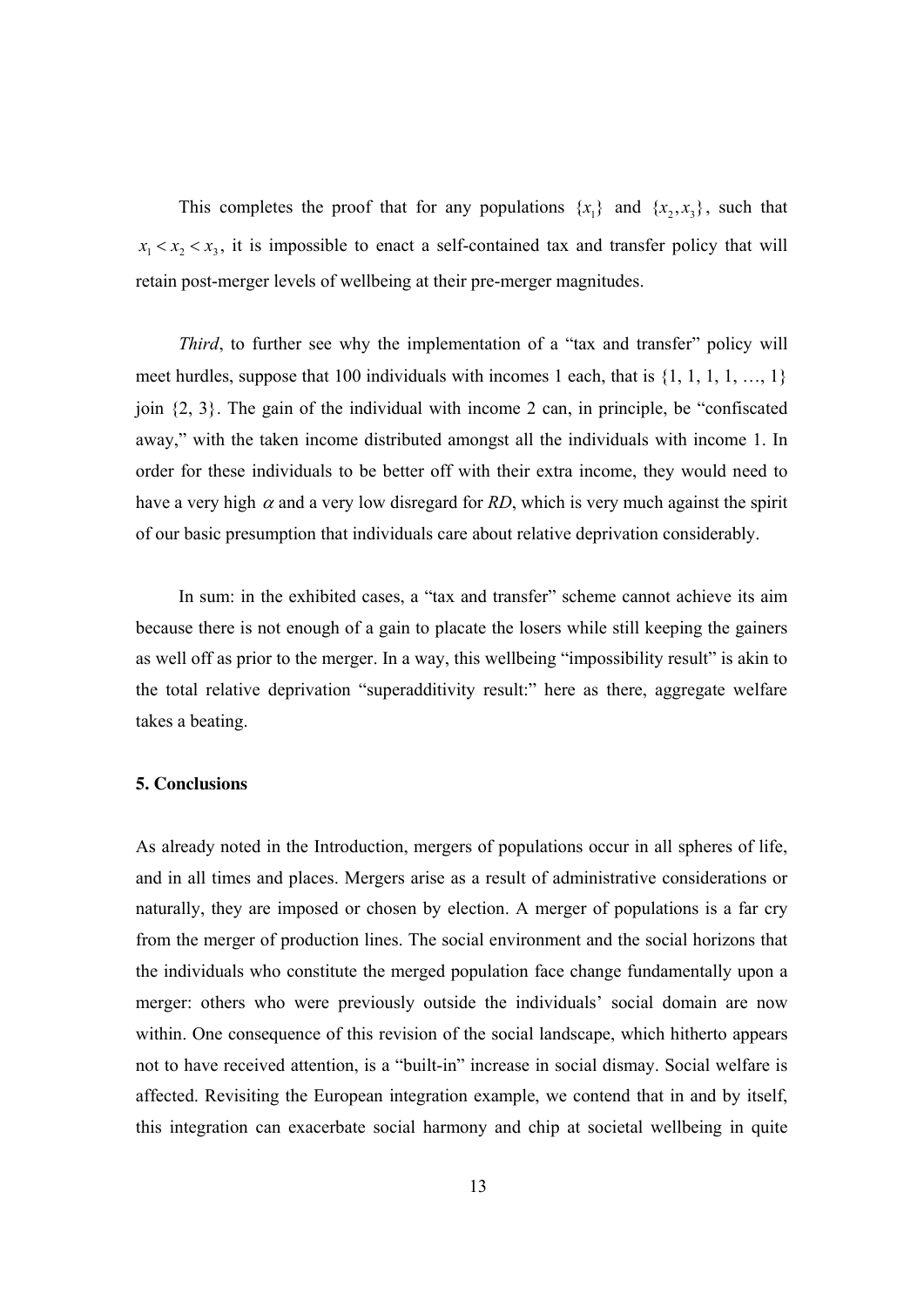unexpected ways. A Policy aimed at effectively reversing the deleterious effect of the merger of populations was delineated, illustrated, and evaluated. A tentative conclusion suggested by this assessment is that holding all relevant considerations constant, countering the adverse social welfare effect of the merger of populations may well mandate tapping the government's coffers.

The "superadditivity result" that we derived in this paper is for a specific measure of a population's total relative deprivation (equation (2)). Recalling footnote 2, the appeal of this measure is that it emanates from a solid social-psychological foundation, it rests on a sound axiomatic basis, and it was shown to be empirically significant. Still, a population's total relative deprivation could be measured in a variety of ways and by different indices, and it remains to be checked whether our main claims are yielded by other measures. (For example, it is possible to think about the aggregate of the individual relative deprivations as a weighted rather than as a simple sum, where the weights increase with the extent of the individuals' relative deprivation.) Conversely, the superadditivity property could be considered as an axiom of deprivation indices and if so, incorporating this axiom in the characterization of these indices could yield profound insights about deprivation, and lead to a new class of deprivation indices.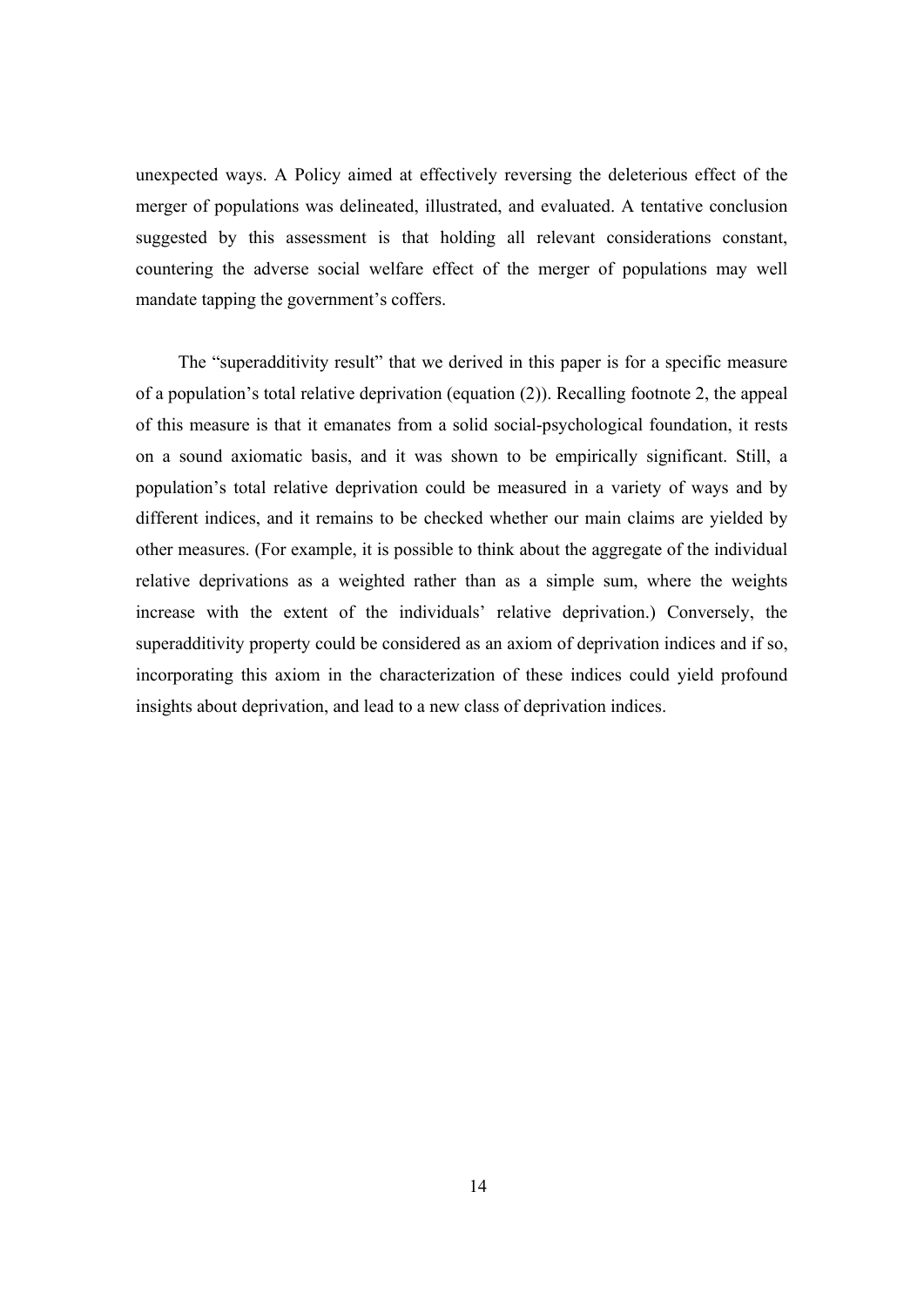#### **References**

- Bossert Walter and D'Ambrosio Conchita (2006). "Reference groups and individual deprivation: an axiomatic characterization of Yitzhaki's index of individual deprivation," *Economics Letters* 90(3), 421-426.
- Clark Andrew E., Frijters Paul, and Shields Michael A. (2008). "Relative income, happiness, and utility: an explanation for the Easterlin paradox and other puzzles," *Journal of Economic Literature* 46(1), 95-144.
- Ebert Udo and Moyes Patrick (2000). "An axiomatic characterization of Yitzhaki's index of individual deprivation," *Economics Letters* 68(3), 263-270.
- Fan C. Simon and Stark Oded (2007). "A social proximity explanation of the reluctance to assimilate," *Kyklos* 60(1), 55-63.
- Quinn Michael A. (2006). "Relative deprivation, wage differentials and Mexican migration," *Review of Development Economics* 10(1), 135-153.
- Runciman Walter G. (1966). *Relative deprivation and social justice*, University of California Press, Berkeley.
- Stark Oded (1984). "Rural-to-urban migration in LDCs: a relative deprivation approach," *Economic Development and Cultural Change* 32(3), 475-486.
- Stark Oded, Micevska Maja, and Mycielski Jerzy (2009). "Relative poverty as a determinant of migration: evidence from Poland," *Economics Letters* 103(3), 119- 122.
- Stark Oded and Taylor J. Edward (1989). "Relative deprivation and international migration," *Demography* 26(1), 1-14.